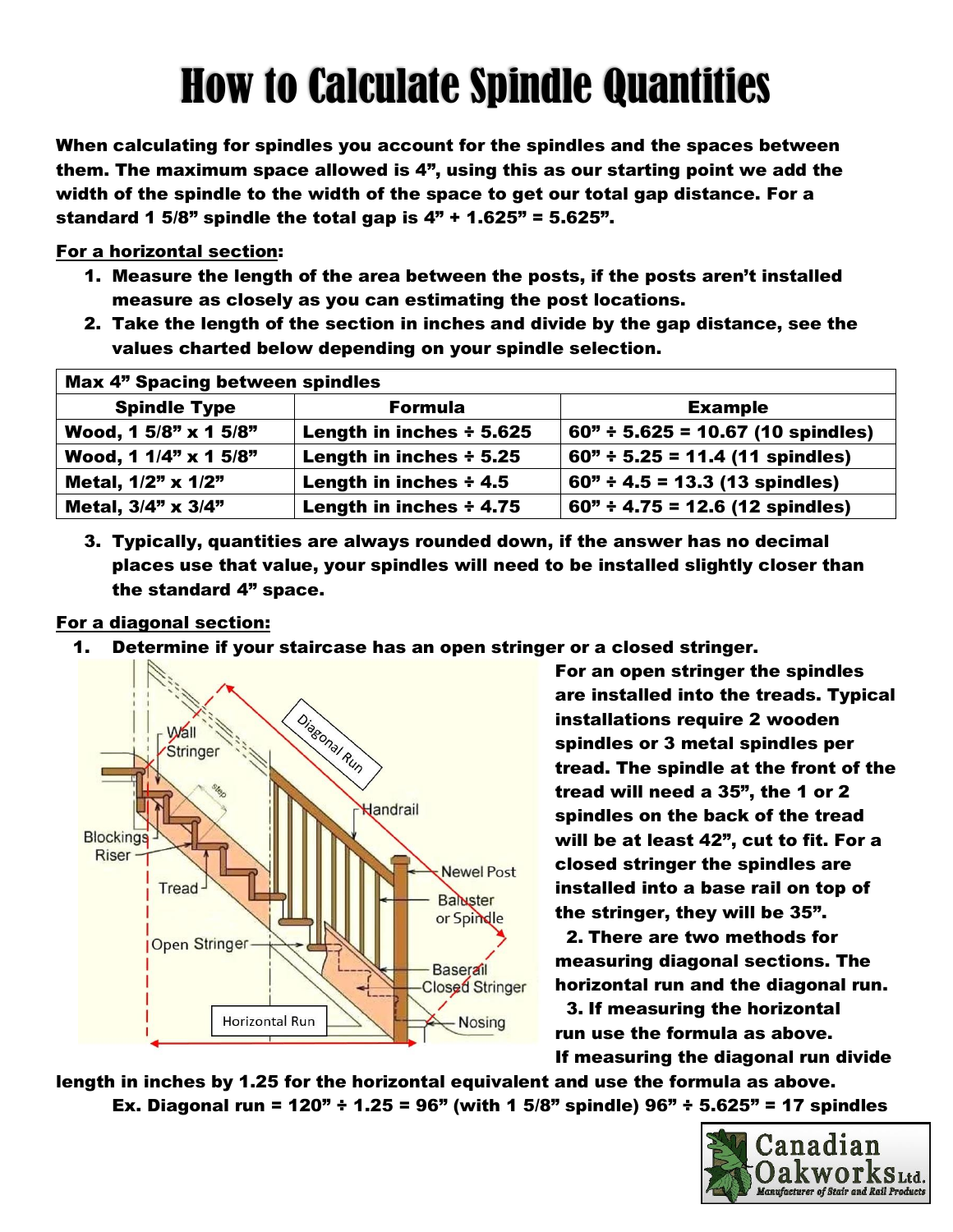### Creating Spindle Patterns

Mixing and matching different spindles can add a personalized and unique touch to your home. The most common pattern we see is 2x plain and 1x fancy. Once you have determined how many spindles you need to fill the section you need to design your pattern, the easiest way to do this is to quickly draw things out.

Follow along with our example using 1/2" metal spindles:

Here we have a diagonal run of 120", we calculated that we will need 21 spindles. Draw 21 lines representing each spindle.



You can create a simple pattern using plain and single knuckle spindles



Or you can add a little more visual interested by mixing single knuckle and double knuckle spindles, creating a diamond effect.



Check out our online Stair Artist tool to bring your patterns to life and quickly and easily compare spindle styles.





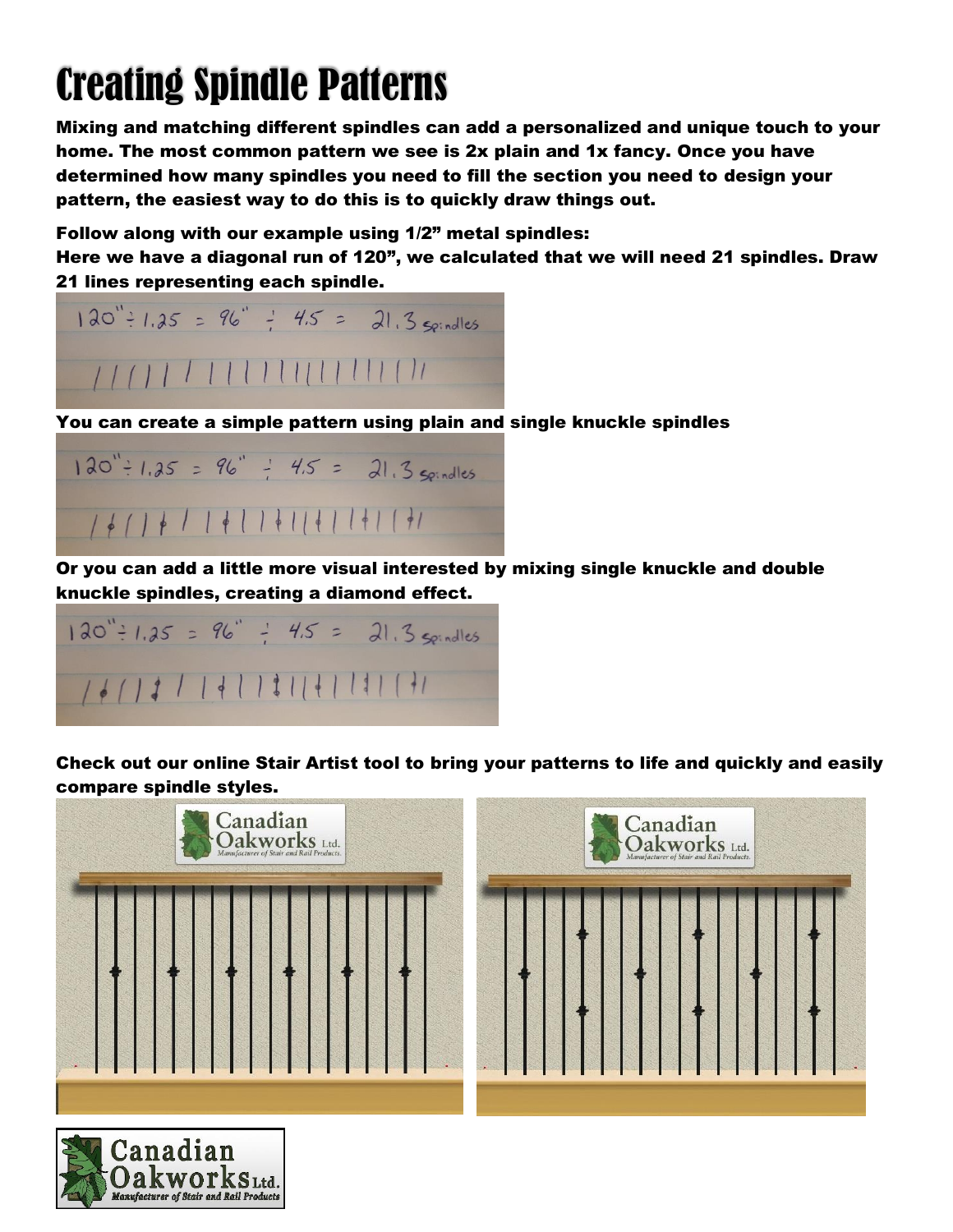## Creating Patterns With Different Sized Spindles

If you are creating a pattern of spindles with different widths you need to measure the total distance of the pattern.



In our example, each group contains: 2x 1/2" plain bars, 1x 2" ladder style, and 3x 4" spaces. For a total of 15" per group.

1. Using the same formula we divide the length of the run in inches by the by total pattern group width.

Ex.  $60" + 15" = 4$  groups

- 2. Multiply the spindles per group by the number of groups needed. Ex. In total you need: 8x 1/2" plain bars and 4x 2" ladder style.
- 3. The same principal applies as before, if the answer has no decimal places use that value, your spindles will need to be installed slightly closer than the standard 4" space.